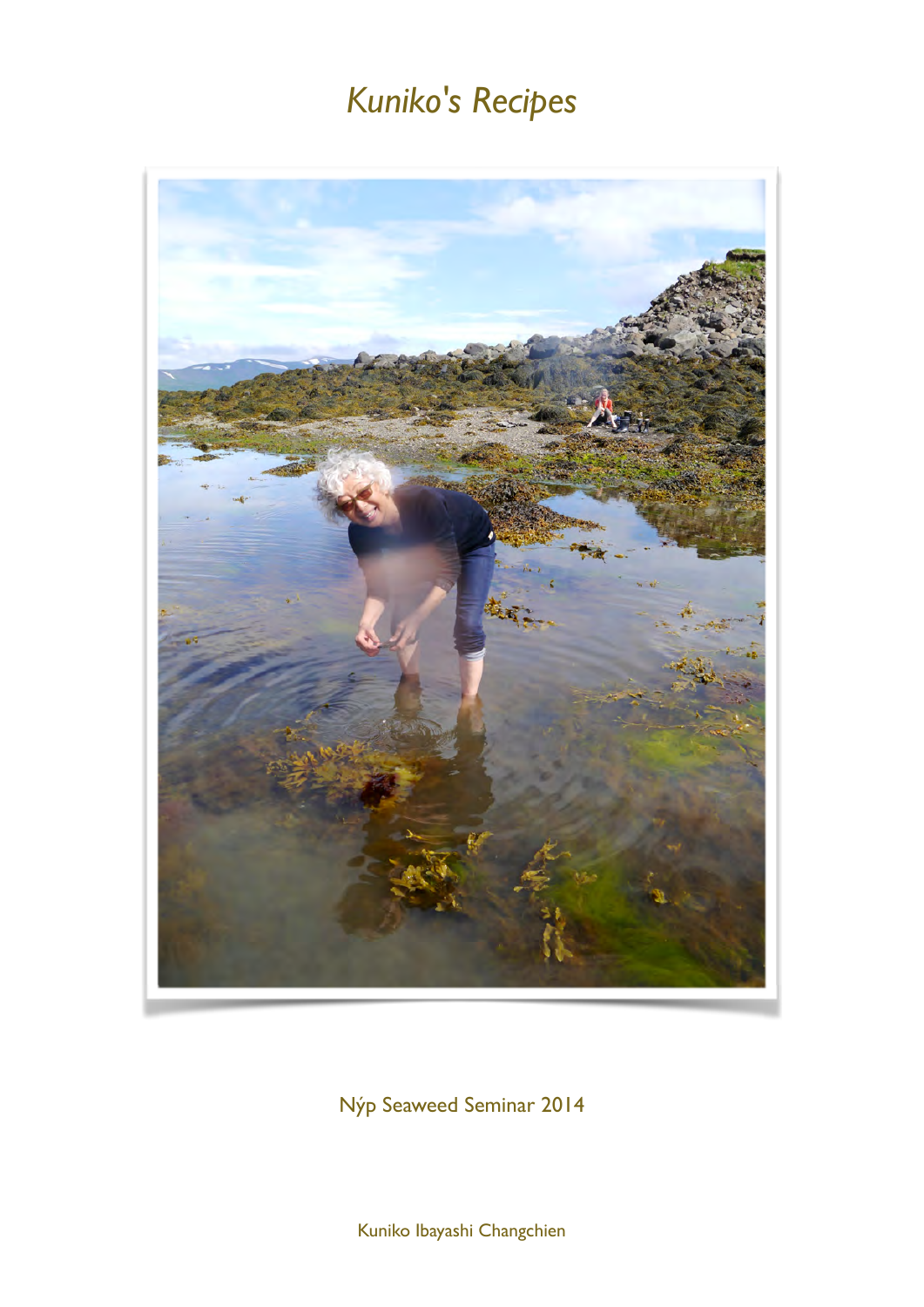### **Crunchy Roasted Seaweed**



Fresh Icelandic dulse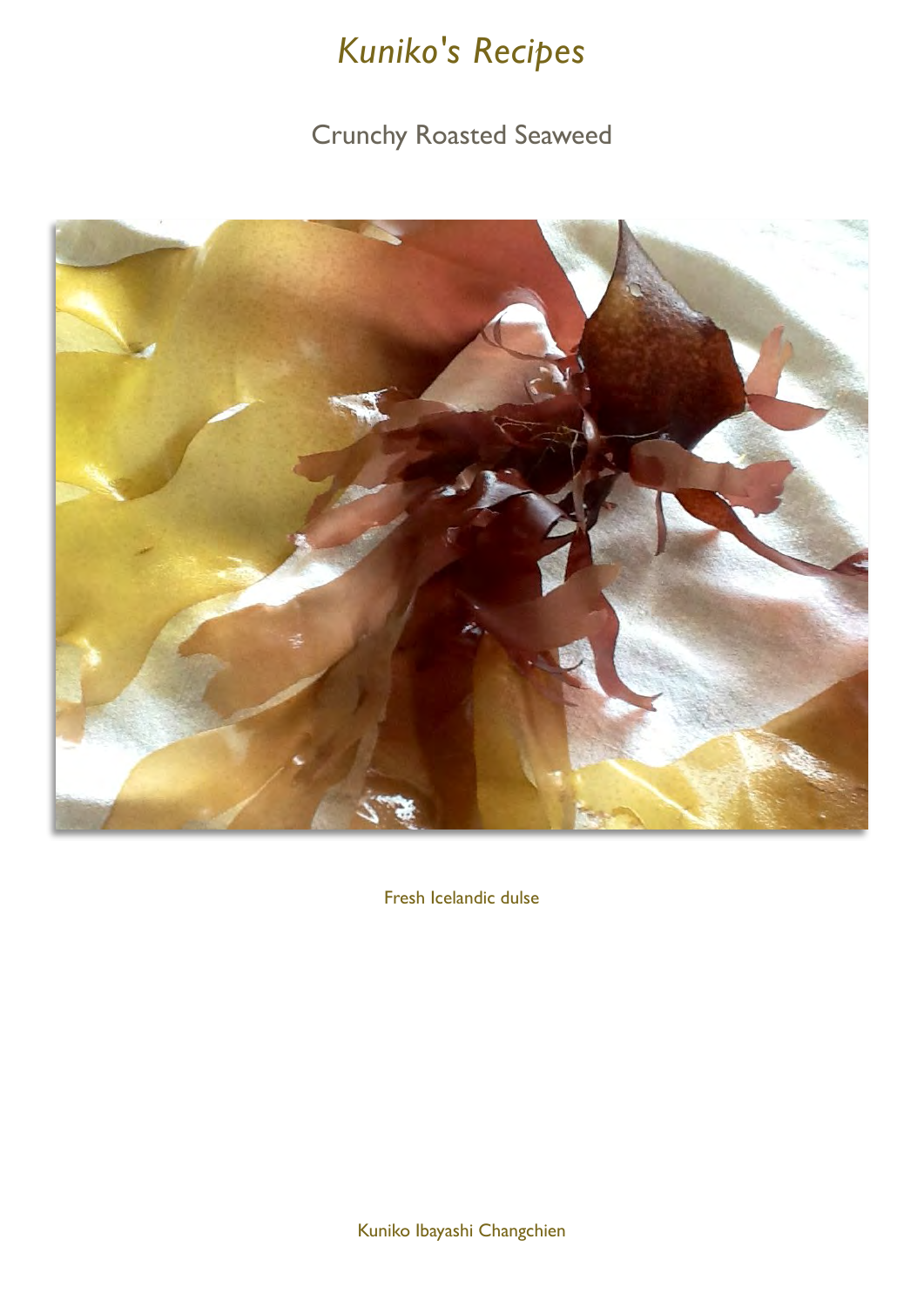### Crunchy Roasted Seaweed



Roasted fresh Icelandic dulse seasoned and baked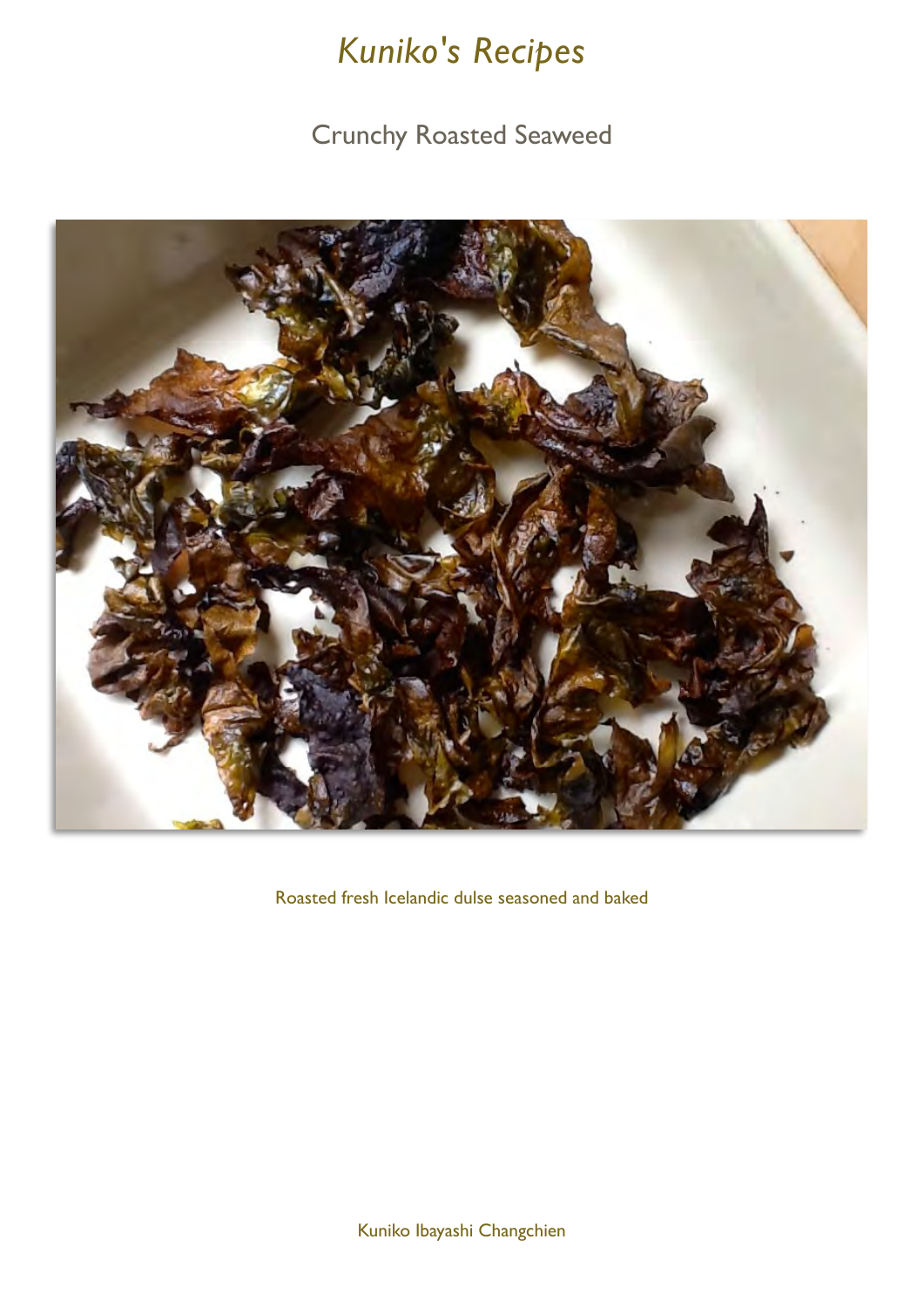### Crunchy Roasted Seaweed



Crumbling roasted seaweed into crunchy flakes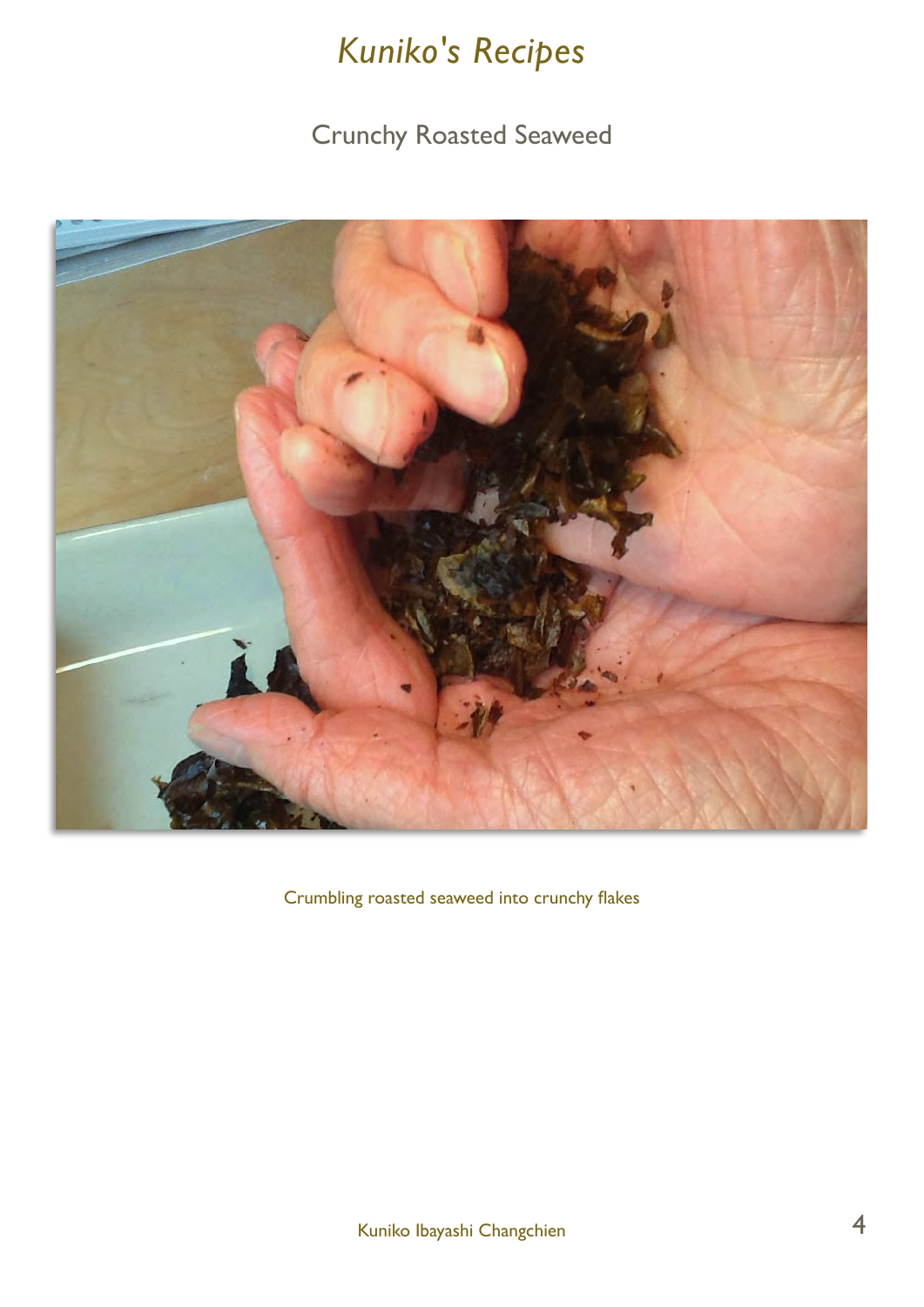### Crunchy Roasted Fresh Dulse



| <b>INGREDIENTS</b> | serves $4-5$        |
|--------------------|---------------------|
| Fresh dulse        | 2 cups, squeezed in |

#### SEASONING

| Olive oil        | I teaspoon             |
|------------------|------------------------|
| Sea salt         | $\frac{1}{8}$ teaspoon |
| Tamari soy sauce | $\frac{1}{8}$ teaspoon |
| Cumin            | $\frac{1}{2}$ teaspoon |
| Yuzu pepper*     | $\frac{1}{8}$ teaspoon |

#### **STEPS**

- 1. wash the dulse slowly and gently in cold water
	- lay flat on a cloth to dry
- 2. prepare seasoning in a mixing bowl
	- add dulse and coat with seasoning
	- lay the seaweed on an oven pan
- 3. pre-heat oven to medium high heat for 5 minutes
	- bake the dulse for 5 minutes
	- take out, remove excess water with a paper towel
	- put back in oven for 5 more minutes
	- turn and check the dulse frequently
	- bake until crunchy
	- remove to cool down

#### *Notes*

*Crunchy dulse flakes are delicious when crumbled by hand and sprinkled over a portion of rice.* 

*Please read the notes about preparing rice.*

*Dulse can be substituted with other seaweeds for crunchy roasting. It can be stored for months in an air tight container.* 

*\* A yuzu pepper substitute can be made by blending lemon zests with black pepper.*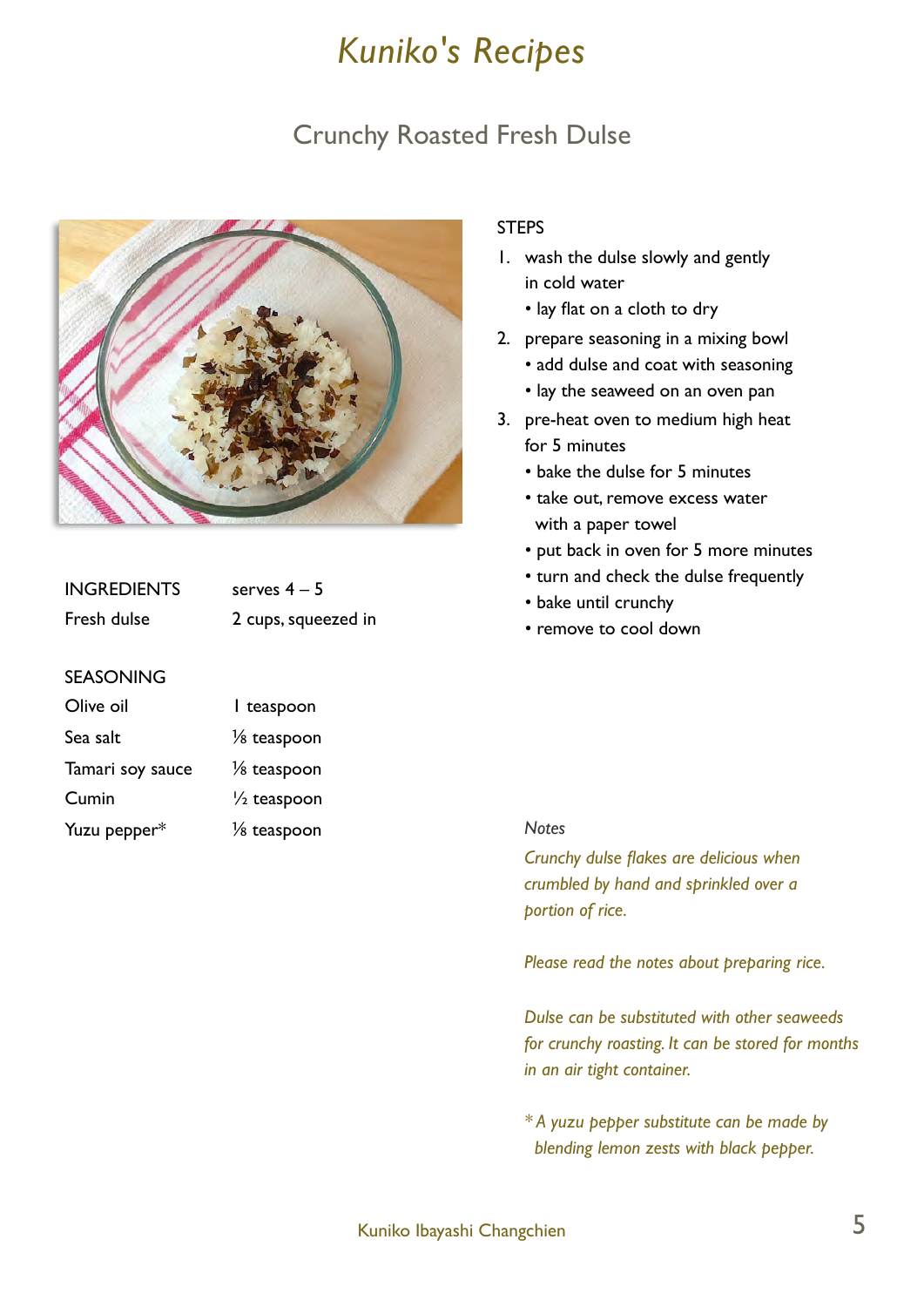### Chicken with Lentils, Seaweed, Vegetables & Optional Fried Egg



| <b>INGREDIENTS</b> | serves $4-5$                       |
|--------------------|------------------------------------|
| Wakame             | $\frac{1}{2}$ cup, about 100 grams |
| Cucumber           | $\frac{1}{2}$ cup                  |
| Red pepper         | $\frac{1}{2}$ cup                  |
| Kohlrabi           | $\frac{1}{2}$ cup                  |
| Tomato             | $\frac{1}{2}$ cup                  |
| Parsley            | $\frac{1}{2}$ cup                  |
| <b>Scallions</b>   | $\frac{1}{4}$ cup, only white part |
| Kale               | $\frac{1}{2}$ cup, optional        |
| Chicken            | l breast                           |
| Lentils            | $\frac{1}{2}$ cup                  |
| Eggs               | $4 - 5$ (optional)                 |

#### SEASONING

| Garlic       | I thin slice of a clove |
|--------------|-------------------------|
| Ginger       | 6 thin slices           |
| Sea salt     | $\frac{1}{2}$ teaspoon  |
| Cumin powder | $\frac{1}{8}$ teaspoon  |
| Olive oil    | 2 tablespoons           |
| Lemon juice  | I tablespoon            |

#### **STEPS**

- 1. soak the dried wakame in cold water until it opens and the middle is soft, squeeze dry
	- chop very finely
	- put in a large mixing bowl
- 2. cube 1cm square cucumber, red pepper, kohlrabi, tomato and add
- 3. finely chop parsley, scallions and kale, add
- 4. slice 7 to 8 pieces of chicken breast and put on a cutting board
	- flatten each piece with the side of a heavy knife to prevent the chicken from shrinking
	- put aside
- 5. sauté garlic and ginger with 1 tablespoon olive oil in a frying pan, medium heat
- 6. remove the garlic and ginger, set aide
- 7. sauté the chicken in the pan, flat
- 8. dice chicken into cubes, add to bowl
- 9. add salt, garlic, ginger, cumin powder • leave aside at room temperature
- 10. add 1 tablespoon olive oil and lemon juice
- 11. boil lentils in 2 cups of water until aldente • drain and cool
- 12. mix with the rest and taste for salt balance
- 13. transfer to serving dish
- 14. optional: fry eggs sunny side down and add as a portion topping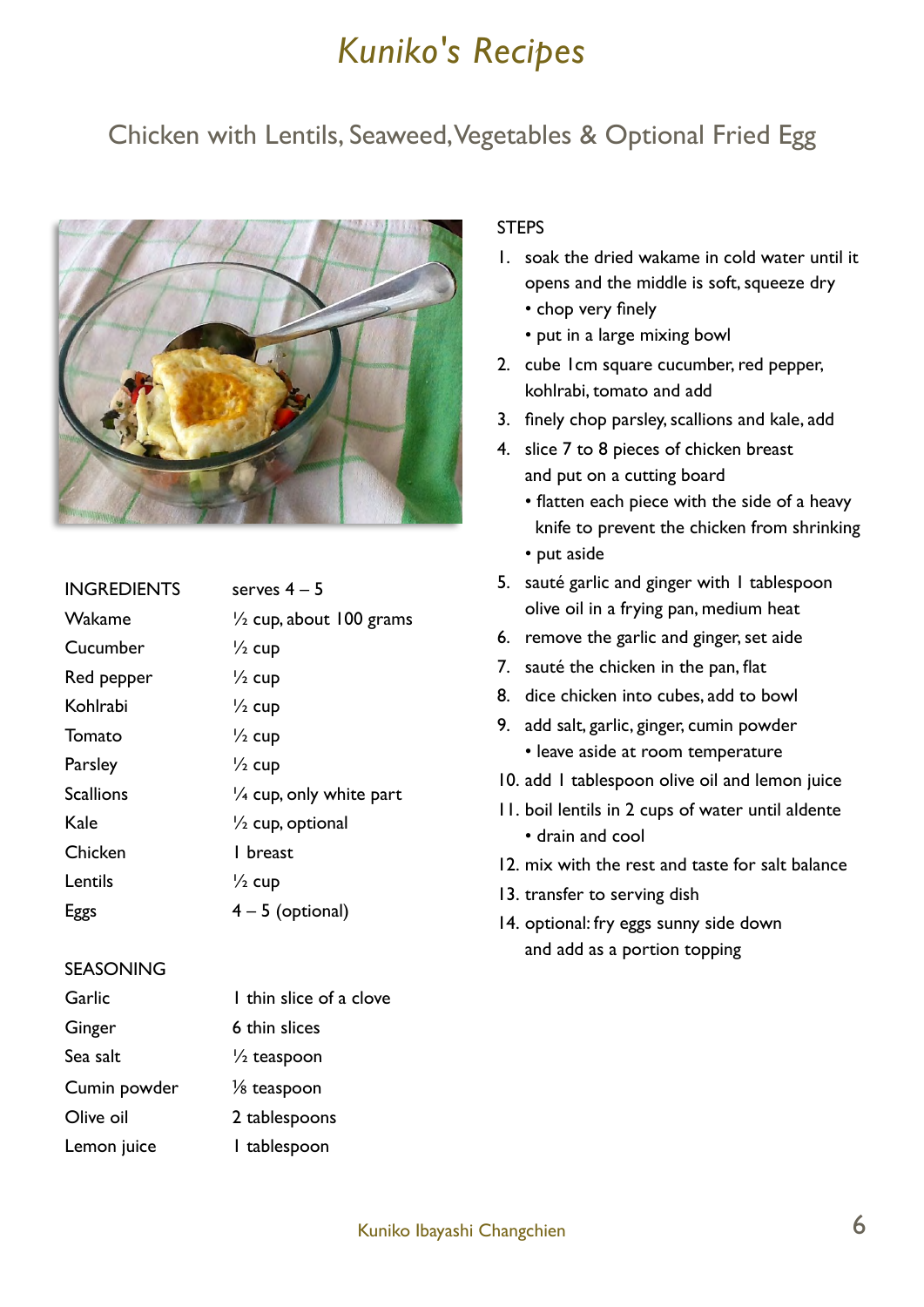### Dried Fish & Kombu Rice



| <b>INGREDIENTS</b> | serves $4-5$           |
|--------------------|------------------------|
| Dried fish         | 2 cups                 |
| Kombu              | I cup, about 150 grams |
| Japanese rice      | 2 cups                 |
| Kombu broth        | 2 cups                 |
|                    |                        |

#### **SEASONING**

| Butter        | I tablespoon                     |
|---------------|----------------------------------|
| Olive oil     | 2 tablespoons                    |
| Garlic        | I tablespoon                     |
| Fresh ginger  | 2 tablespoons                    |
|               | cut very finely                  |
| Onion         | $\frac{1}{3}$ cup finely chopped |
| Garam masala  | 1/ <sub>4</sub> teaspoon         |
| Curry powder  | 1/ <sub>4</sub> teaspoon         |
| Cumin         | $\frac{1}{2}$ teaspoon           |
| Tomato purée  | 2 tablespoons                    |
| Bonito powder | I teaspoon                       |
| Sea salt      | $1\frac{1}{2}$ teaspoon          |

#### **STEPS**

- 1. rinse rice until water becomes clear then drain and put in an electric rice cooker
- 2. soak about 150 grams of kombu in 3 cups of water in a bowl,
	- when the kombu opens up, remove and save the water
	- squeeze the excess water off the kombu
	- chop finely, about I cup
	- add to the rice cooker
	- add 2 cups of the remaining kombu water
- 3. preheat oven to maximum temperature for 5 minutes
- 4. put dried fish on a pan and in the oven
	- roast until light brown, let cool down
	- break the fish into small bite sizes
- 5. melt the butter with olive oil in a saucepan with medium heat and when the butter is melting add garlic and ginger
	- sauté until aromatic
	- add chopped onions
	- sauté until golden
	- add all the spices and sauté for 2 minutes
	- add the tomato purée and sauté I minute
	- remove the saucepan
	- cool to room temperature
- 6. mix the spices, fish bits, bonito powder and salt with the the rice
	- let it sit for about 5 10 minutes
- 7. cook in the rice cooker, when done, wait 10 – 15 minutes before serving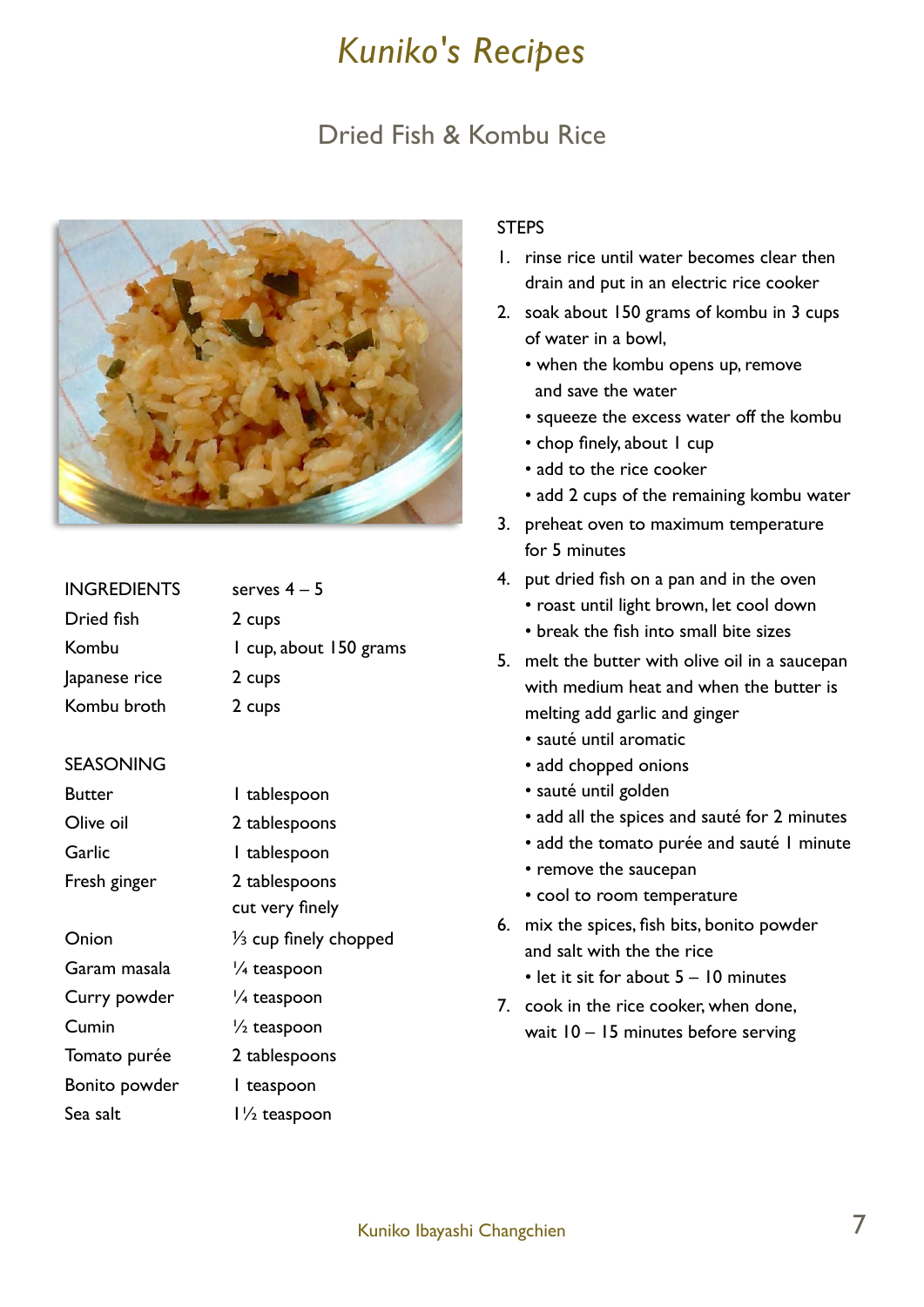### Sautéed Wakame & Roasted Sesame Seeds



| <b>INGREDIENTS</b> | serves $4-5$            |
|--------------------|-------------------------|
| Wakame             | 4 cups, about 250 grams |

#### SEASONING

| 10 thin slices, finely shredded |
|---------------------------------|
| 2 tablespoons                   |
| 2 tablespoons                   |
| $1\frac{1}{2}$ cups             |
| $\frac{1}{8}$ teaspoon          |
| I tablespoon                    |
|                                 |

#### **STEPS**

- 1. Soak the dried wakame in cold water until it opens and the middle part is soft
	- remove, drain and slice into 2 cm pieces
- 2. sauté the ginger with 1 tablespoon of olive oil in a sauce pan
- 3. when the aroma emerges drop in the wakame
- 4. add broth, soy sauce, salt
- 5. simmer medium heat for 15 minutes
- 6. turn off the heat and let it sit
- 7. before serving reheat with high heat
- 8. reduce sauce to 70%
- 9. roast sesame seeds with low heat until golden
- 10. sprinkle sesame seeds on top before serving

#### *Notes*

*This dish can be prepared 3 or 4 days before serving – just remember to add the sesame seeds only at the last moment.*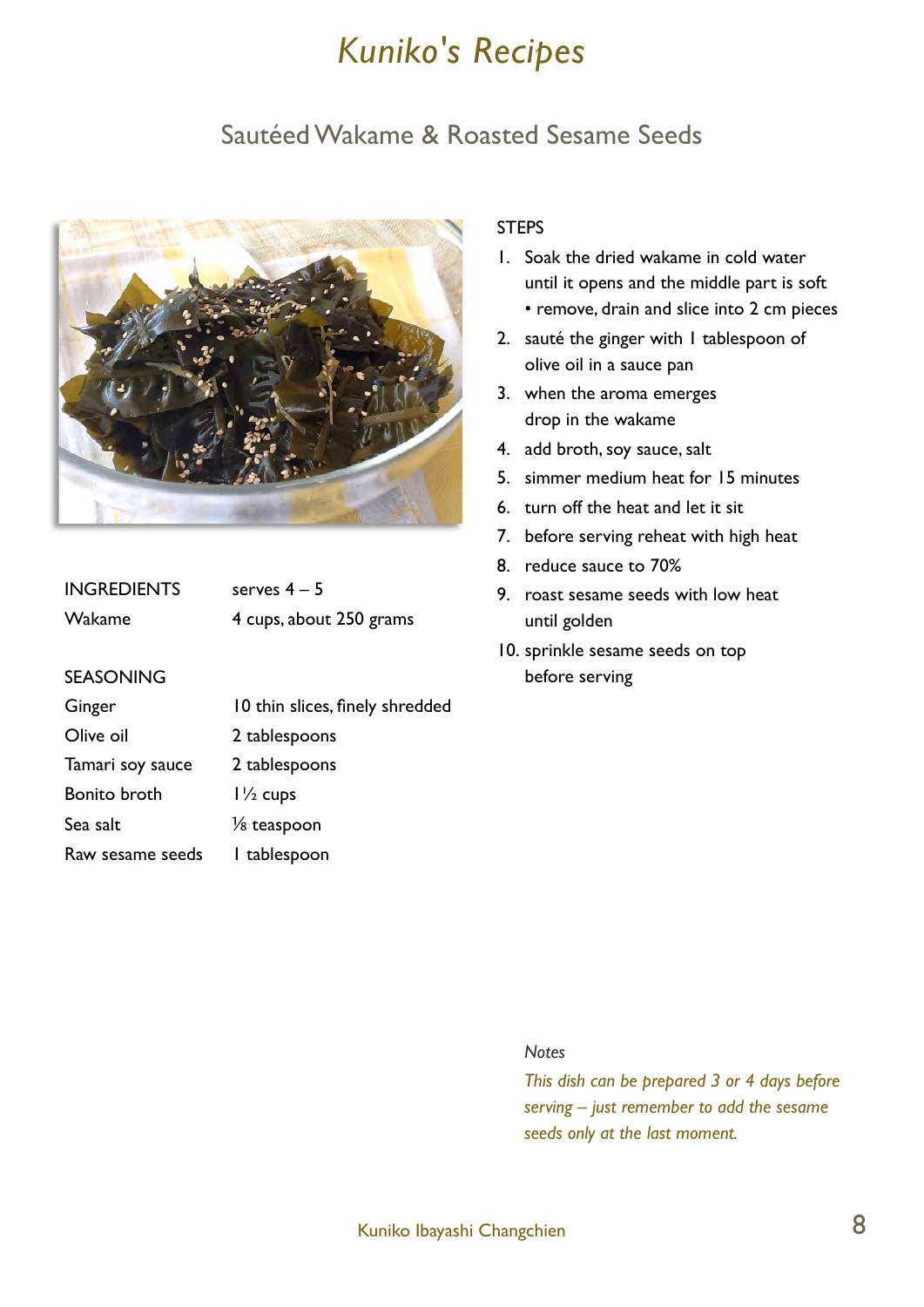### Kombu & Colorful Vegetable Salad



| <b>INGREDIENTS</b> | serves $4-5$             |
|--------------------|--------------------------|
| Kombu              | 4 pieces                 |
| Kohlrabi           | I cup of $4x2$ cm slices |
| Carrots            | I cup of $4x2$ cm slices |
| Cucumber           | I cup of $4x2$ cm slices |
| Cabbage            | I cup of 6x6 cm slices   |
| Red pepper         | I cup of 6x3 cm slices   |

#### SEASONING

| Olive oil    | 2 tablespoons               |
|--------------|-----------------------------|
| Rice vinegar | 3 tablespoons               |
| Maple syrup  | $2\frac{1}{2}$ teaspoons    |
| Sea salt     | $\frac{1}{2}$ teaspoon      |
| Capers       | 30                          |
| Lemon zest   | I tablespoon finely chopped |

#### **STEPS**

- 1. put the kombu in 2 cups of water in a bowl
	- soak until soft and easy to cut
	- squeeze the water out of the kombu place 4 pieces in layers on a cutting board
	- roll the layer into a tube and slice into 5 – 7 mm pieces, about 1 cup, put aside
- 2. slice all the vegetables
- 3. combine the olive oil,vinegar, maple syrup and sea salt into a big mixing bowl
	- whisk until the salt has dissolved
	- add capers and lemon zest
	- add kombu, kohlrabi, carrots, cucumber, cabbage, red pepper and toss

#### *Notes*

*This salad can be made 3 days in advance if refrigerated.* 

*Before serving toss the salad again.*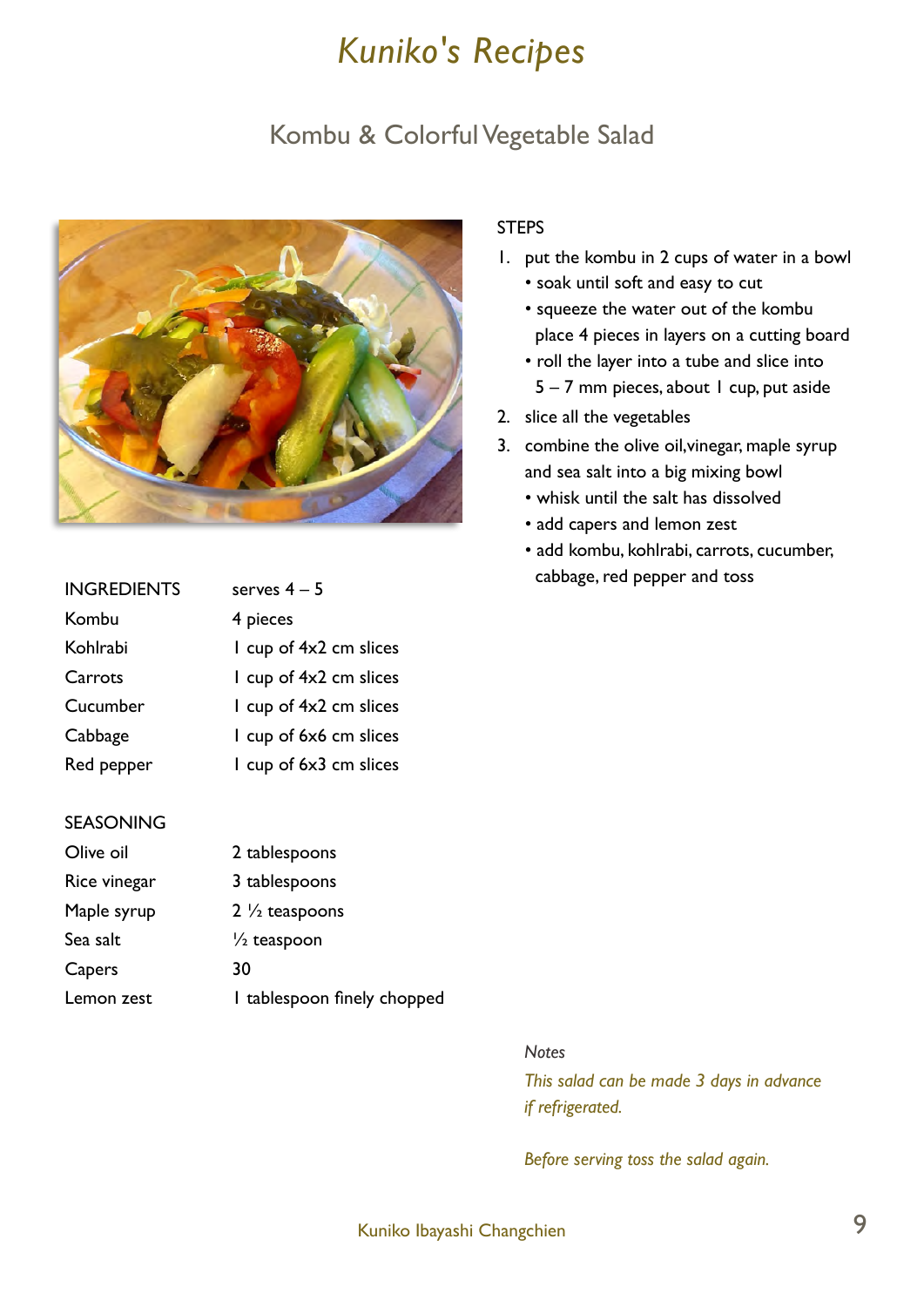#### **ESSENTIAL JAPANESE INGREDIENTS**

**Edible seaweeds** are nutritious marine algae containing complete proteins and high amounts of iodine and fiber. Seaweeds, or sea vegetables, are eaten by many cultures around the world and there are 31 common edible varieties.

Japanese cuisine includes seven types, but most commonly kombu, wakame, and nori, which are now international terms. (Saccharina japonica, Undaria pinnatifida, Porphyra.)

**Nori** is red algae that when processed like making paper, is green to purple and can be used in many tasty ways. Frequently used to wrap rice, its also a super healthy convenient snack food.

**Wakame** is green and delicious. It has one of the highest ratios of omega-3 fatty acid from a vegetarian source, and notable percentages of calcium, iodine, and the B vitamins thiamine and niacin.

Prepare dried wakame by soaking it in cold water until it opens and the middle part is soft. Remove, drain and gently dry for use.

**Kombu** is greenish brown and one of the three principle ingredients needed to make the soup stock dashi, and powerful component of umami flavors.

#### *Kombu Broth*

#### *Ingredients*

- 2 ½ cups of water
- 2 big pieces of kombu, circa hand size.

#### *Steps*

- 1. wipe dry kombu clean with a damp towel
- 2. put the water into saucepan and add the kombu
- 3. it's best to let the kombu sit in the water overnight in a refrigerator
- 4. Heat the kombu in a saucepan over medium heat
- 5. remove the kombu just before the water boils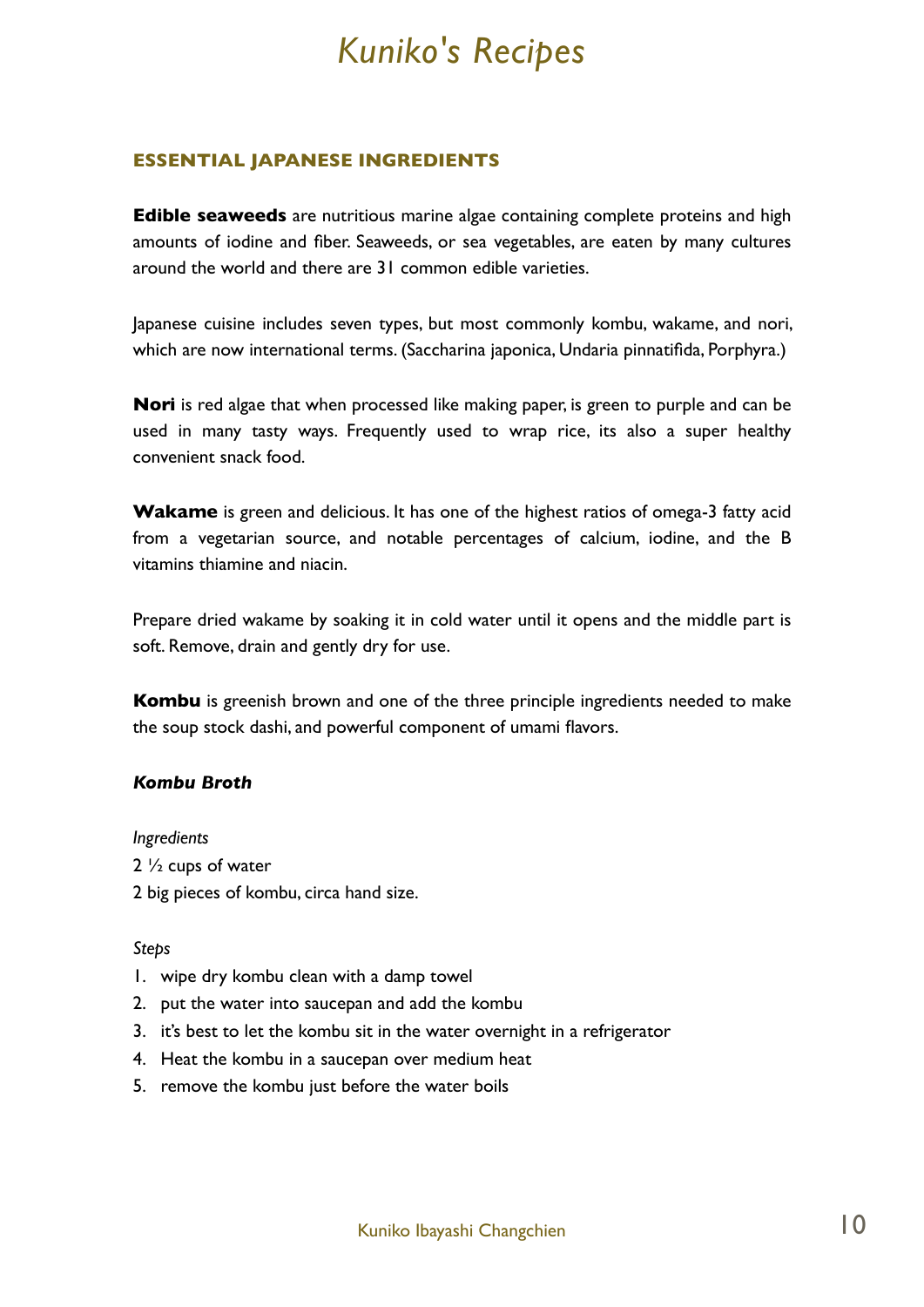#### **ESSENTIAL JAPANESE INGREDIENTS**

**Katsuo –** bonito broth, is a staple of all Japanese kitchens. Most people today use packaged powdered or flaked bonito chips when making katsuo. Discerning cooks take the time to use dried bonito slices that they shred, or buy shredded or flaked from a specialty shop, and the difference is delicious.

#### *Bonito broth*

#### *Ingredients*

- 2 ½ cups of boiled water
- 1 teaspoon bonito powder or 1 teabag of bonito chips

#### *Steps*

- 1. heat the water to a roiling boil
- 2. as soon as its bubbling hot, reduce the heat to medium add the bonito powder or teabag of chips
- 3. simmer for 3 minutes. and turn off heat
- 4. cover and leave for 5 minutes before using

Katsuo broth can also be used cold depending on the recipe.

**Miso** is a nutritious Japanese seasoning made by fermenting soybeans with salt and koji, the fungus Aspergillus oryzae. Sometimes rice, barley, or other ingredients are used. Mixed with kombu or bonito stock it's served as miso soup, and has many other culinary uses.

There are 3 basic kinds and many regional varieties, blends, and textures:

**Akamiso**, red miso, is very flavorful, dark, and heavily fermented.

**Shiromiso**, white miso, is light and sweet.

**Chumiso**, medium fermentation, light brown miso.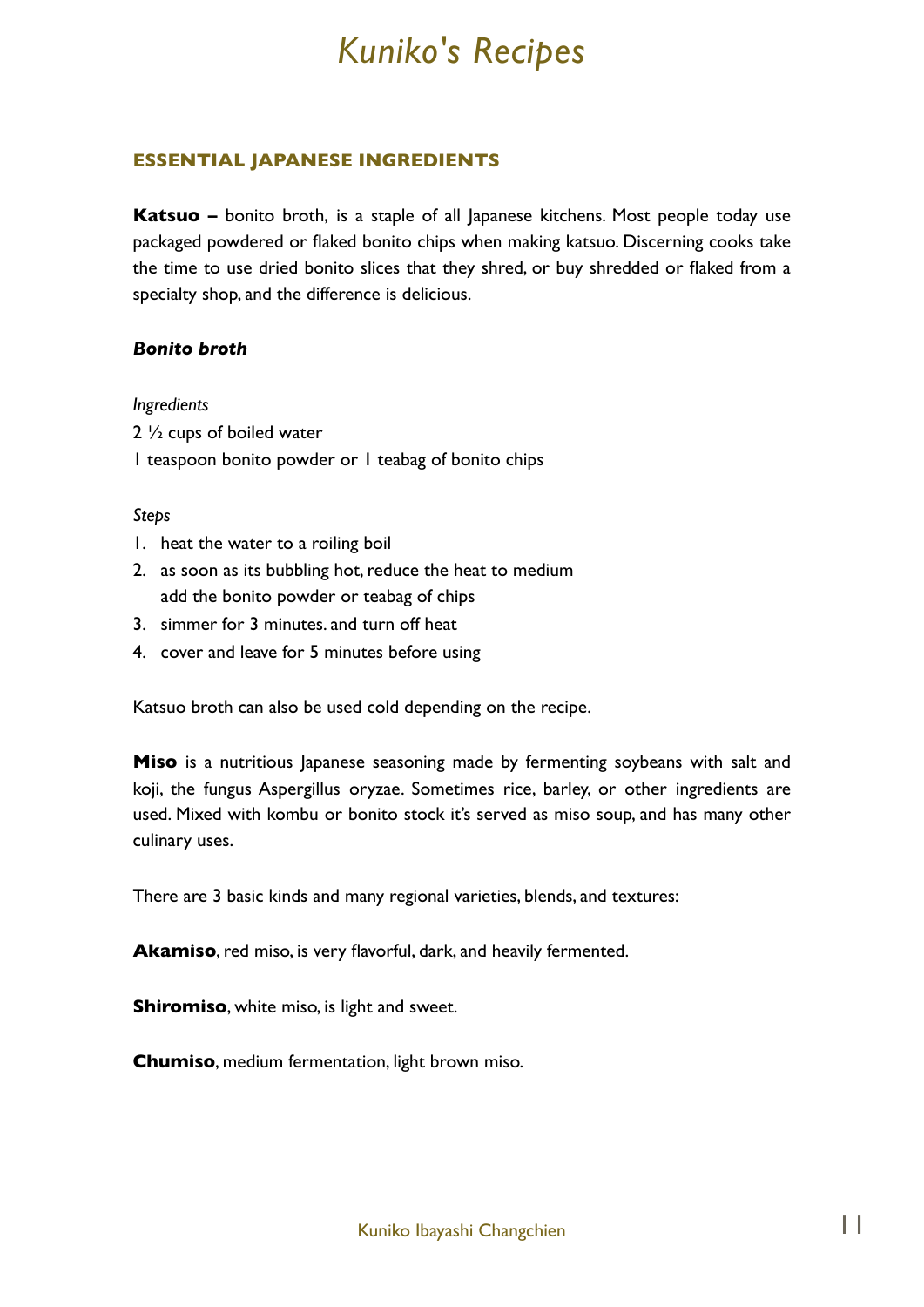#### **ESSENTIAL JAPANESE INGREDIENTS**

**Rice** and a meal is the same word in Japanese: *gohan*. Japanese rice is primarily a sticky short grained sub species, Oryza japonica of Oryza sativa. Many kinds of rice grow around the world and are cooked in even more ways, but a simple rice cooker is the easiest way to prepare most kinds of rice.

*Steps*

- 1. wash the rice in cold water until the water runs clear
- 2. if you like firm rice, use 1 cup of water for one cup of rice if you like it softer add 10% water
- 3. let it sit for 15 minutes to absorb the water
- 4. let the rice cooker do the rest
- 5. when done, stir to lighten, cover, and let the rice sit for 10 – 15 minutes before serving

Please note that this is for standard Japanese white rice. Times and proportions change for brown rice and blends.

**Shoyu** – soy sauce, originated in China in the 2nd century BCE and was brought by Buddhist monks to Japan in the 7th century.

Japanese soy sauce is made by fermenting with Aspergillus molds a paste of boiled soybeans, brine, and sometimes grains. The mash is pressed to squeeze out the juice, which becomes soy sauce. It's produced with diverse variations of ingredients, fermentations, pasteurizations and umami intensities. There are five basic types, each variant with specific names, and these three are the most common:

**Koikuchi** is the standard general purpose soy sauce, a blend of circa 50% soybeans with 50% wheat.

**Usukuchi** soy sauce is a lighter colored, a bit saltier and with amazake, a sweet liquid made from fermented rice. It's good for mixing with rice and maintaining food's colors.

**Tamari** soy sauce is darker with a deep rich flavor. The best is gluten free made without wheat, msg, or other ingredients. Tamari is normally used for dipping, and not for cooking because of its dark color. It's the closest to the Chinese migrant monk's soy sauce which originally was a by-product of miso fermentation.